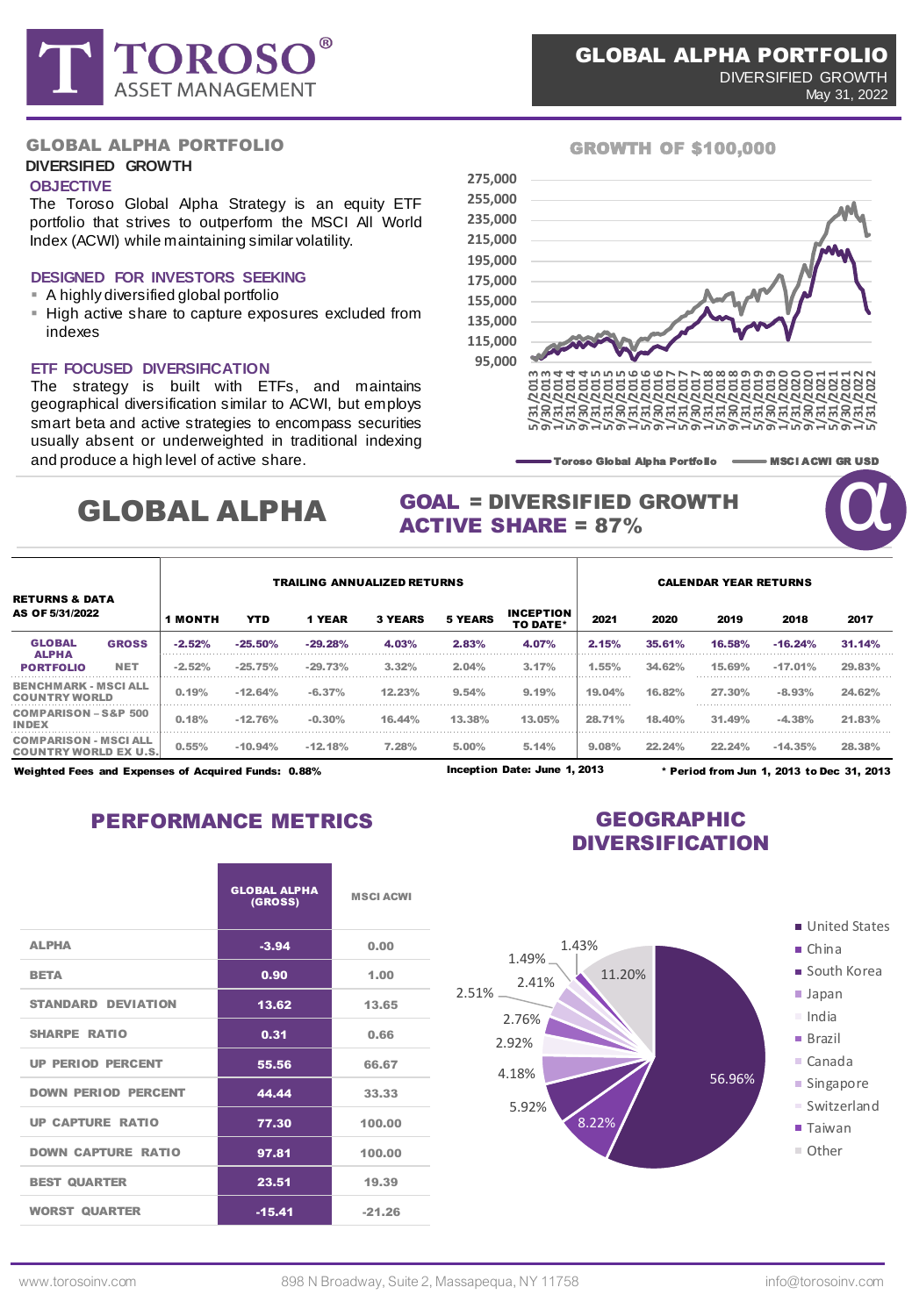

## METHODOLOGY

The **Toroso Global Alpha Strategy** maintains geographical allocation similar to ACWI. The portfolio may overweight countries based on secular growth trends if supported by valuation. The portfolio focuses on ETF security selection that provides a high active share and opportunities to profit from business characteristics that are often under represented in traditional indexi ng.



| MONTHLY<br><b>RETURNS -</b><br><b>GROSS</b> | Jan      | Feb      | Mar      | Apr        | May      | Jun      | Jul      | Aug      | Sep      | Oct      | Nov      | <b>Dec</b> | <b>YEAR</b> |
|---------------------------------------------|----------|----------|----------|------------|----------|----------|----------|----------|----------|----------|----------|------------|-------------|
| 2022                                        | $-9.31%$ | $-3.65%$ | $-1.16%$ | $-11.50\%$ | $-2.52%$ |          |          |          |          |          |          |            | $-25.50%$   |
| 2021                                        | 4.86%    | 4.09%    | $-0.63%$ | 1.88%      | $-2.61%$ | 3.28%    | $-4.19%$ | 2.17%    | $-5.05%$ | 5.71%    | $-4.07%$ | $-2.49%$   | 2.15%       |
| 2020                                        | $-0.56%$ | $-5.75%$ | $-9.74%$ | 11.05%     | 6.39%    | 4.54%    | 7.20%    | 5.48%    | $-2.20%$ | 0.74%    | 9.53%    | 6.37%      | 35.61%      |
| 2019                                        | 7.26%    | 1.81%    | 0.59%    | 2.40%      | $-4.98%$ | 4.65%    | $-0.29%$ | $-1.82%$ | 1.00%    | 1.95%    | 1.49%    | 1.88%      | $16.58\%$   |
| 2018                                        | 4.86%    | $-4.93%$ | $-1.84%$ | $-0.19%$   | 0.32%    | $-1.56%$ | 1.79%    | $-0.75%$ | $-0.63%$ | $-8.67%$ | 1.67%    | $-6.84%$   |             |
| 2017                                        | 4.50%    | 2.83%    | 1.97%    | 2.20%      | 2.63%    | $-0.12%$ | 3.86%    | 0.97%    | 1.64%    | 1.87%    | 2.51%    | 2.64%      | 31.14%      |

## ABOUT TOROSO ASSET MANAGEMENT

www.torosoinv.com info@torosoinv.com info@torosoinv.com info@torosoinv.com info@torosoinv.com Toroso is an asset manager and registered investment advisory firm specializing in ETF-focused investment strategies and services. Its strategies are designed to deliver specific outcomes (growth, income, protection, etc.) and driven by in-depth ETF and economic research. The team of finance veterans in asset management, investment strategy, and fund management dedicate themselves to finding the right solution for each client. With offices in New York and Chicago, the team has provided research to over a thousand financial advisors.

## DISCLAIMER

This document does not make an offer or solicitation to buy or sell any securities or services and is not investment advice.

Stock markets are volatile and can decline significantly in response to adverse issuer, political, regulatory, market, or economic developments. Grow th stocks can perform differently from other types of stocks and the market as a w hole and can be more volatile than other types of stocks. Securities selected using quantitative analysis can perform differently from the market as a w hole. The securities of smaller, less w ell-known companies can be more volatile than those of larger companies.

Toroso Global Alpha SMA (SMA Models) are made available to clients on a non-discretionary basis by our unaffiliated distributor, a registered broker-dealer, as a provider of the SMA Models. The broker dealer(s) are not acting as a fiduciary or in any advisory capacity in providing this information to you. The information is designed to be utilized by you solely as a resource, along w ith other potential sources, in providing advisory services to your clients. You are solely responsible for determining w hether the SMA Models and the investments included in the SMA Models, are appropriate and suitable for you to base a recommendation or provide advice to any end investor about the potential use of the SMA Models. Securities used in a strategy may include, but are not limited to, ETFs, closed end funds, open end mutual funds, common or preferred stock, convertible stocks or bonds, warrants, and rights as w ell as corporate, municipal, or government bonds, notes or bills. We may also recommend allocating portions of your account into a Separately Managed Account. The Global Alpha SMA uses ETFs as part of an asset allocation model as described above in this section. In addition, SMAs may be used to provide diversification or specialization w ithin a particular sector of the market. Due to the direct equity ow nership, SMAs have risks including but not limited to market risk, credit risk, interest rate risk, prepayment risk, liquidity risk, sector risk, currency risk, and commodity risk.

## **PLEASE NOTE THAT PAST PERFORMANCE IS NO GUARANTEE OF FUTURE RESULTS.**

## DISCLOSURES

Information provided in this document is for informational and educational purposes only. To the extent any investment information in this material is deemed to be a recommendation, it is not meant to be impartial investment advice or advice in a fiduciary capacity and is not intended to be used as a primary basis for you or your client's investment decisions. Toroso and its representatives may have a conflict of interest in the products or services mentioned in this material because they have a financial interest in them, and receive compensation, directly or indirectly, in connection w ith the management, distribution, and/or servicing of these products or services, including Toroso funds, certain third-party funds and products, and certain investment services. Registered investment products (including mutual funds and ETFs) and collective investment trusts managed by Toroso are offered by certain unaffiliated distributor which are registered broker-dealers. Toroso investment management services and products are managed by the Toroso, a U.S. registered investment advisor. Before investing you should consider the funds or have your client consider the funds', exchange traded products' investment objectives, risks, charges, and expenses. Contact Toroso for a prospectus or a summary prospectus, if available, containing this information. Have your client read it carefully.